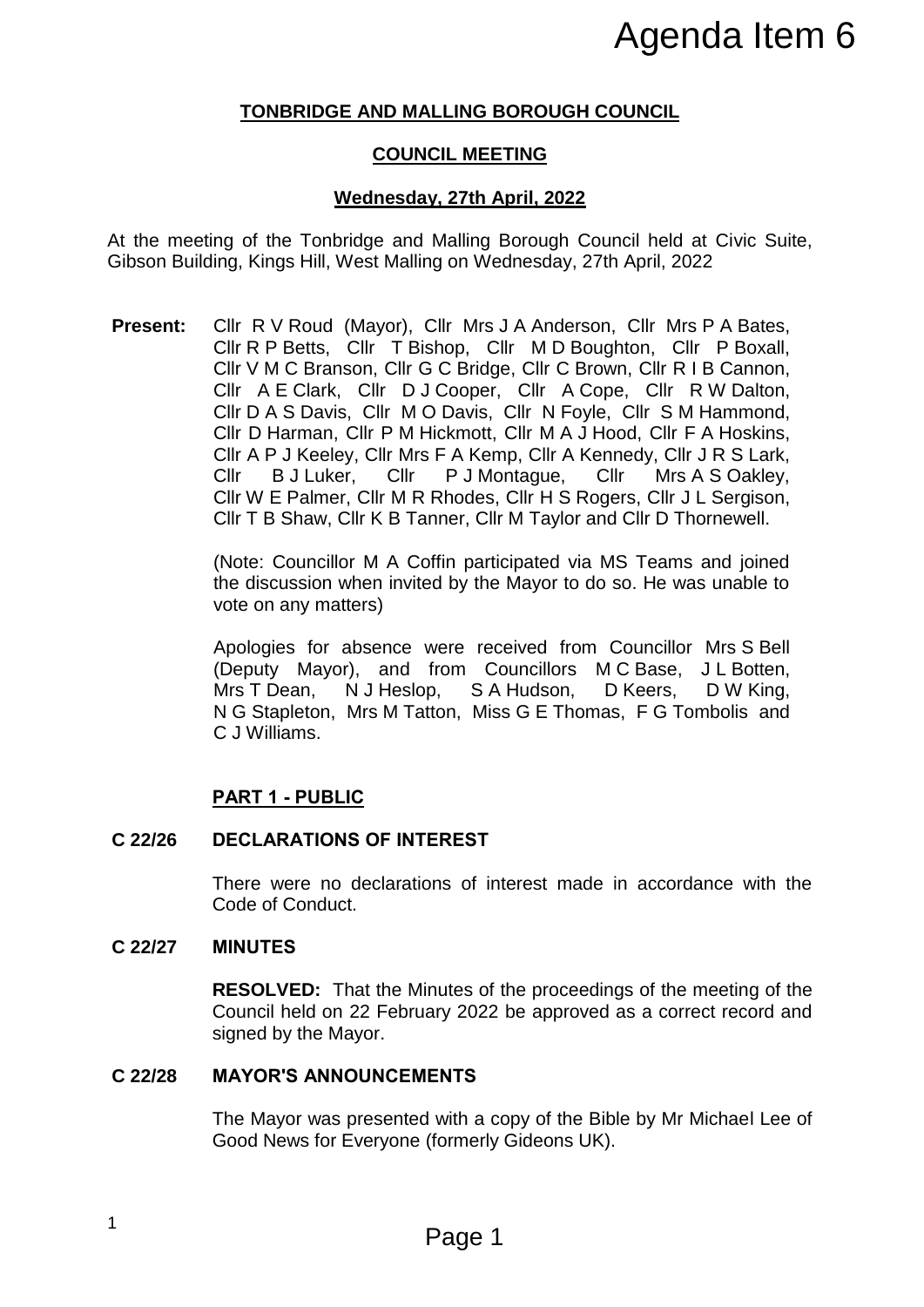The Mayor advised that he had attended a number of engagements since the last meeting of the Council and made particular reference to

- Tonbridge Lions Charter Night
- Tonbridge House Care Home Marie Curie Coffee Morning
- Heusenstamm Friendship Circle's AGM and Dinner
- LAMPS Production of 'Tommy' at Tonbridge School
- Tonbridge Rotary Club's Dinner and Meeting

He had also enjoyed attending a Charity Garden Party at Bradbourne House, East Malling, a Charity Lunch at Alim-et and a Charity Event at East Malling Research. Future events included a Charity Dinner at Hadlow Manor Hotel on 28 April and a Charity Event at Winterdale Cheesemakers on 4 May.

Finally, the Mayor thanked the Deputy Mayor for attending a number of events on his behalf.

## **C 22/29 QUESTIONS FROM THE PUBLIC PURSUANT TO COUNCIL PROCEDURE RULE NO 5.6**

No questions were received from members of the public pursuant to Council Procedure Rule No 5.6.

## **C 22/30 QUESTIONS FROM MEMBERS PURSUANT TO COUNCIL PROCEDURE RULE NO 5.5**

No questions were received from Members pursuant to Council Procedure Rule No 5.5.

# **C 22/31 LEADER'S ANNOUNCEMENTS**

The Leader indicated that the Review of Governance Arrangements arising from the recent Corporate Peer Review would be dealt with under the agenda item 9.

He stressed the need for the Council to make a real difference to the health and wellbeing of the local community and reported that the recent West Kent Jobs and Training Fair at the Angel Centre, which had been supported by local employers and training providers, had been attended by over 300 people. He referred to the recent support provided to the Tonbridge Angels and Aylesford Football Clubs to enable the provision of 3G pitches and increase the opportunities for greater community involvement.

The Leader referred to the opening of the Allington Waste Disposal site and the need to look at alternative ways of meeting both residents' needs and the Council's environmental objectives following the withdrawal of the County Council's funding for the Saturday Freighter Service. He advised that the newly formed Communities and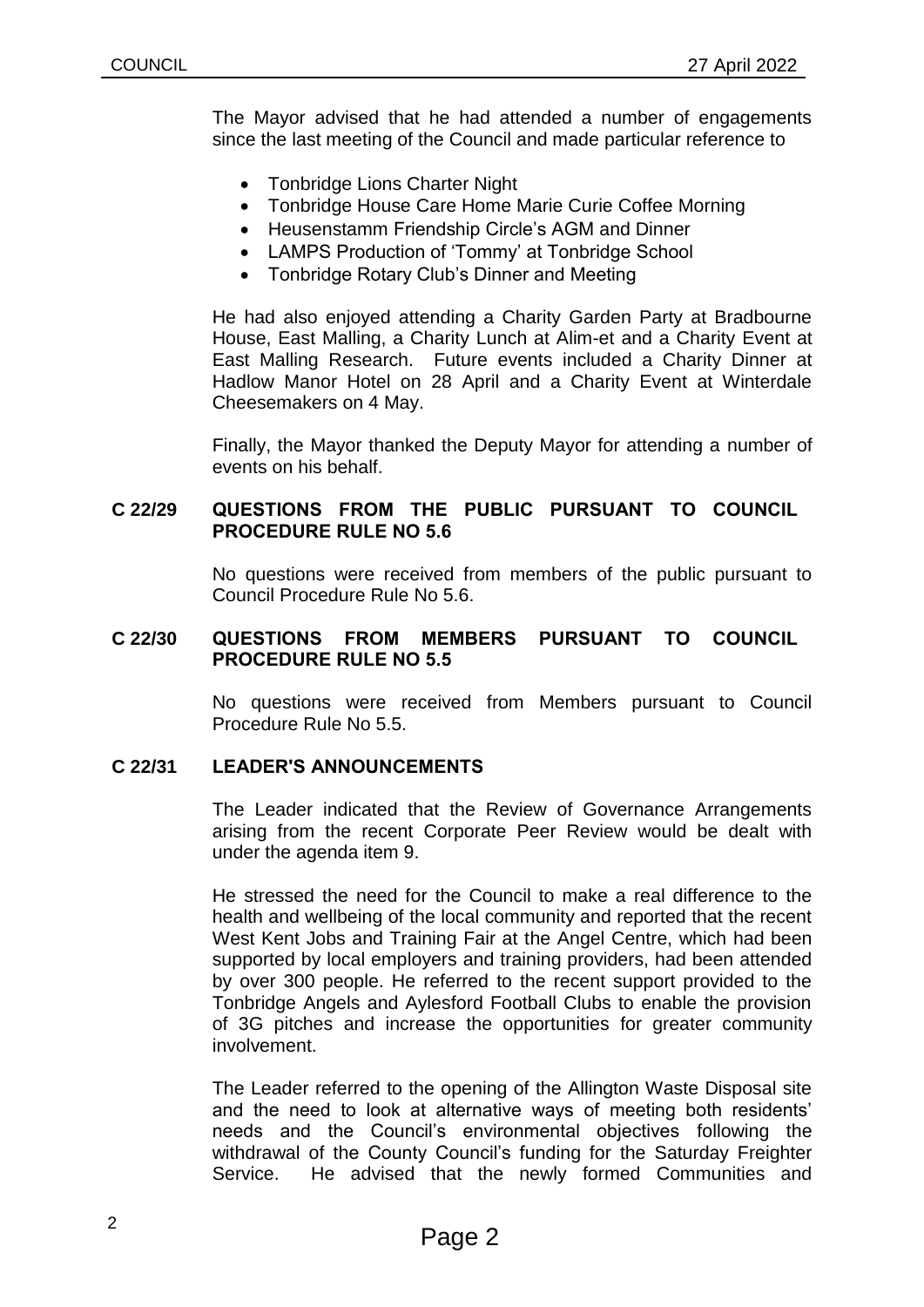Environment Scrutiny Select Committee would be asked to look at proposals for the collection of large bulky waste items to provide greater sustainability and an improved service to households.

Following the opening of the Eco Café at Leybourne Lakes Country Park the Leader looked forward improved sustainability in other areas of the Council's business. He advised that the electric vehicle charging points within the Council's car parks would be available within a few weeks and he referred to the recent installation of LED lighting at the Ryarsh Lane Car Park in West Malling.

He expressed the wish to keep Tonbridge and Malling as one of the best performing Councils in the country and to make it a desirable place to live. He referred to the war in Ukraine and the devastating impact this was having on those fleeing the conflict and on the local Ukrainian community within the Borough. He advised that, through schemes run by the Government, the Council was doing everything it could to help support those in need when they arrived in the Borough. He explained that this had placed a significant burden on the Council with the situation changing daily and he paid tribute to the speed and skill with which Officers had adapted to the challenges faced.

# **C 22/32 REVIEW OF GOVERNANCE ARRANGEMENTS**

The joint report of the Leader and the Director of Central Services and Monitoring Officer set out details of a number of revisions to the Council's executive governance arrangements in light of the recommendations arising from the Peer Review by the Local Government Association. Members were invited to Note the changes set out at section 1.7.1 (a) to (g) and to grant authority to the Monitoring Officer to make any consequential changes to the Council's Constitution (1.7.1 (h) refers).

Councillor Oakley and Councillor Thornewell indicated that they wished to vote against noting 1.7.1 (a) to (g). In accordance with Council Procedure Rule No 8.4 Councillor Clark requested that a recorded vote be undertaken in respect of 1.7.1 (a) to (g). Item 1.7.1 (h) was dealt with as a separate matter. The request was supported by Councillor Hood and the voting was recorded as follows:

Members voting For Noting (a) to (g) as set out at 1.7.1 of the report:

Cllr Mrs P Bates; Cllr R Betts; Cllr M Boughton; Cllr V Branson; Cllr C Brown; Cllr R Cannon; Cllr D Cooper; Cllr R Dalton; Cllr D Davis; Cllr M Davis; Cllr N Foyle; Cllr S Hammond; Cllr D Harman; Cllr A Keeley; Cllr Mrs A Kemp; Cllr A Kennedy; Cllr J Lark; Cllr P Montague; Cllr W Palmer; Cllr M Rhodes; Cllr H Rogers; Cllr J Sergison; Cllr K Tanner and Cllr M Taylor

 $Total = 24$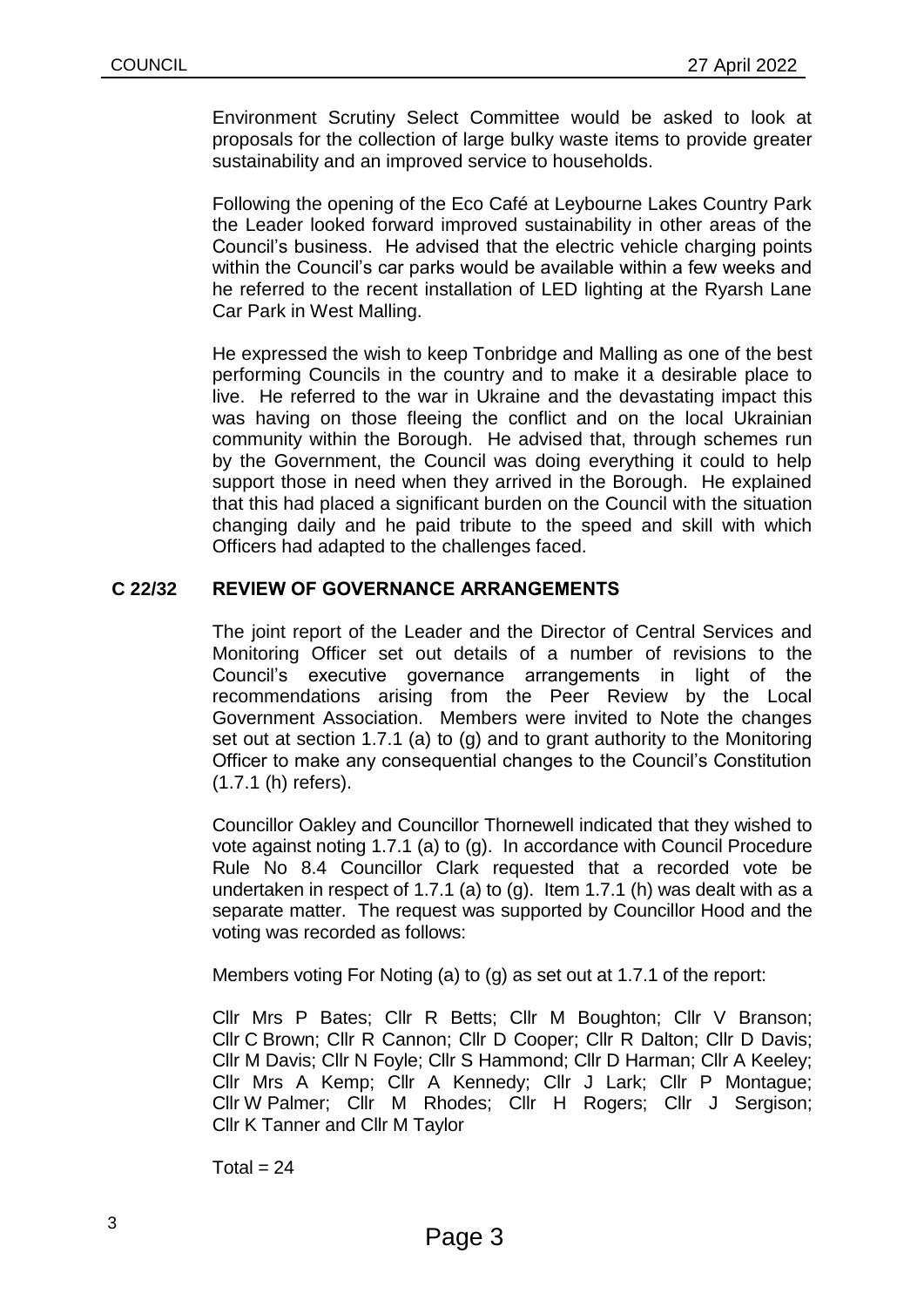Members voting Against Noting (a) to (g) as set out at 1.7.1 of the report:

Cllr T Bishop; Cllr P Boxall; Cllr G Bridge; Cllr A Clark; Cllr A Cope; Cllr P Hickmott; Cllr M Hood; Cllr F Hoskins; Cllr A Oakley; Cllr R Roud; Cllr T Shaw and Cllr D Thornewell

 $Total = 12$ 

Members abstaining:

Cllr Mrs J Anderson and Cllr B Luker

Total  $= 2$ 

(Total members eligible to vote = 38)

#### **RESOLVED:** That

- (a) the changes to the Rules for making decisions by Executive Members as set out at Annex 5 be noted;
- (b) the changes to the Executive Procedure Rules at Annex 6 be noted;
- (c) the changes to Part 3 of the Constitution (Panels and Boards to advise the Executive) set out at Annex 7 be noted**;**
- (d) the reduction of the financial threshold for Key Decisions from £250,000 to £100,000 as set out in Annex 4 be noted;
- (e) the creation of 3 new Scrutiny Select Committees as set out at paragraph 1.3.6 of the report, each being programmed to meet on 5 occasions per municipal year and each containing 15 members, be noted;
- (f) the changes to the Overview & Scrutiny Procedure Rules set out at Annex 3 and the terms of reference for the Scrutiny Select Committees at Annex 8 be noted;
- (g) it be noted that the arrangements set out above would come into effect on 10 May 2022; and
- (h) the Monitoring Officer be authorised to make any consequential amendments to the Council's Constitution to reflect the changes set out in the report and to ensure that it is consistent with the current legislative position.

In accordance with Council Procedure Rule No 8.6 Councillors Bishop, Boxall, Bridge, Clark, Cope, Hickmott, Hood, Hoskins, Oakley, Palmer, Shaw and Thornewell asked that it be recorded that they had voted against the approval of 1.7.1 (h).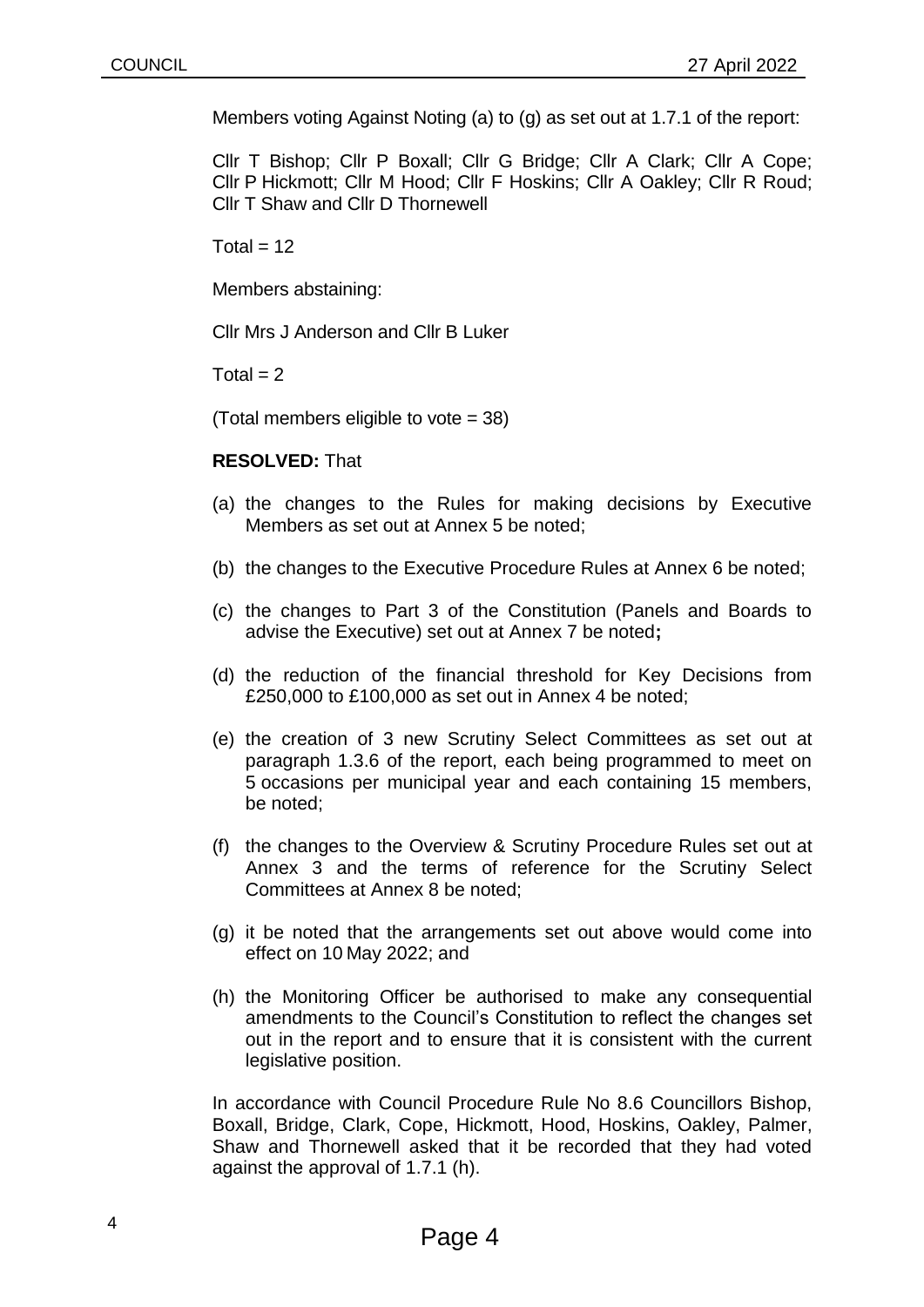#### **C 22/33 GAMBLING ACT 2005 - STATEMENT OF PRINCIPLES FOR GAMBLING**

Item LA 22/8 referred from Licensing and Appeals Committee of 8 March 2022.

**RESOLVED:** That the recommendation at Minute LA 22/8 be approved.

## **C 22/34 REPLACEMENT OF UNIFORM SYSTEMS**

Item CB 22/47 referred from Cabinet of 15 March 2022.

**RESOLVED:** That the recommendations at CB 22/47 be approved.

## **C 22/35 REVIEW OF CODE OF CONDUCT**

Item GP 22/12 referred from General Purposes Committee of 22 March 2022.

**RESOLVED:** That the recommendation at GP 22/12 be approved.

## **C 22/36 AUDIT COMMITTEE ANNUAL REPORT**

Item AU 22/15 referred from Audit Committee of 4 April 2022.

**RESOLVED:** That the recommendation at AU 22/15 be approved.

## **C 22/37 APPOINTMENTS TO OUTSIDE BODIES**

The report of the Director of Central Services and Deputy Chief Executive set out details of a request received from the Clerk to the Town Wardens seeking the re-appointment of the current representatives serving on the Tonbridge Town Lands and Richard Mylls Charity.

The report also set out details of a notification received from the Worshipful Company of Skinners in respect of the Sir Thomas Smythe Charity regarding its intention to consolidate the Company's grant making charities into a single charity foundation. It was noted that there would be no future requirement for the Borough Council to appoint a representative as the Sir Thomas Smythe Charity would no longer exist as a separate entity.

## **RESOLVED:** That

(1) Mrs Diane Huntingford be re-appointed as the Borough Council representative to serve on Tonbridge Town Lands and Richard Mylls Charity for a further four year period up to October 2026;